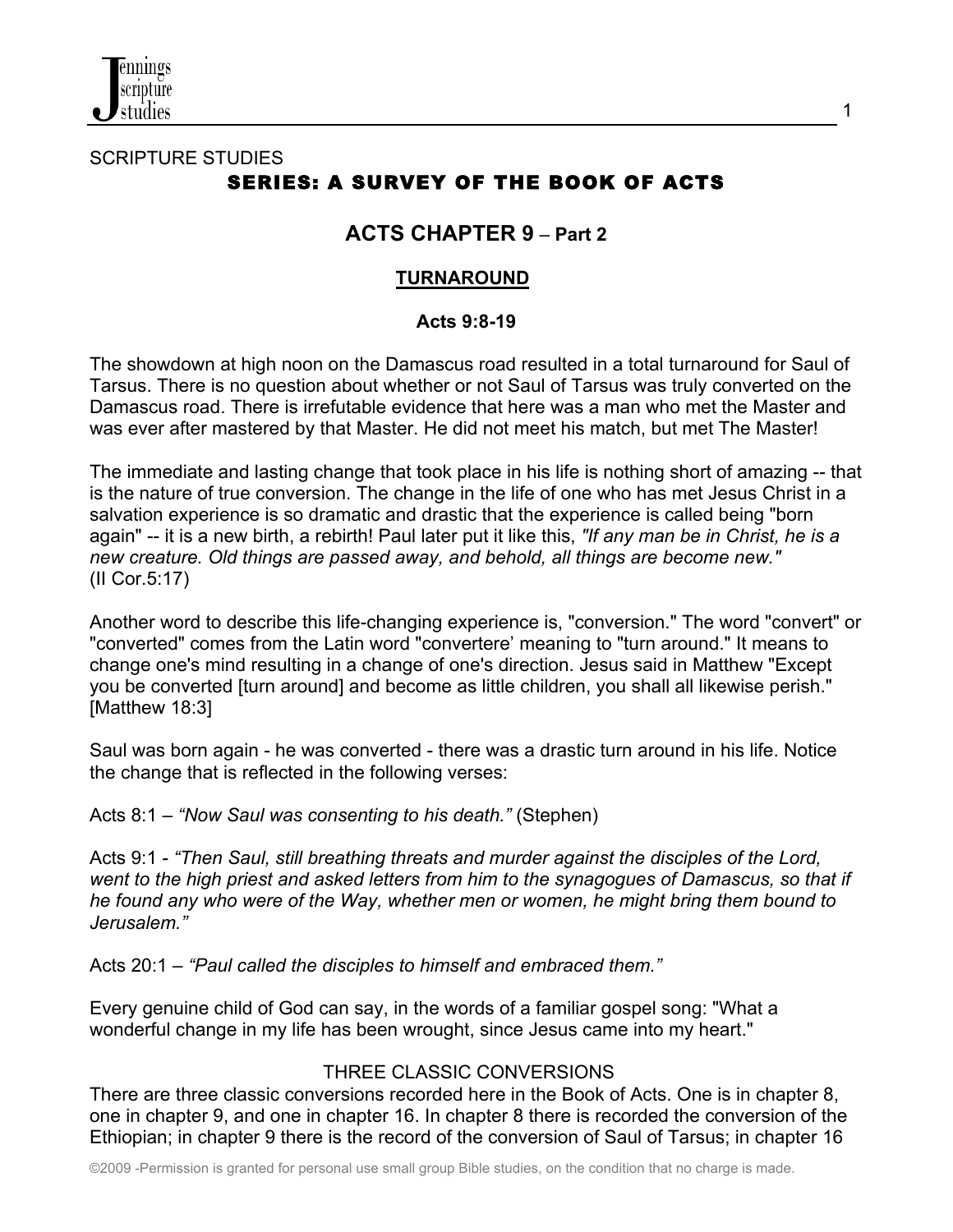we have the account of the conversion of the Jailer of Philippi.

All three men had a special messenger sent to them. In the case of the Ethiopian, Philip; in the case of Saul, the Lord Jesus Christ himself; in the case the Philippian Jailer, it was the converted Paul.

One man was a politician, the Ethiopian; one was a religious zealot, Saul; one was a Civil Servant, the Jailer. (God can save anyone!)

One man was on his way home - the Ethiopian; one man was going away from home - Saul; one man was at home – the Jailer. (God can save persons anywhere!)

Saul was saved at midday; the Jailer at midnight. (God saves persons at any time!)

All three persons were immediately baptized after their conversion. But the most obvious thing about these three men's experiences is this: there was a drastic change in each of the three persons thereafter.

Let us give particular attention to the complete turnaround in the life of Saul of Tarsus after his conversion experience. To say that a drastic change took place in his life is somewhat of an understatement. Once he persecuted, now he preached; once he fought the cause of Christ, now he followed the Christ. But let us be more specific:

## **I. HIS CONDUCT WAS CHANGED.**

*"Now there was a certain disciple at Damascus named Ananias; and to him the Lord said in a vision, "Ananias." And he said, "Here I am, Lord." So the Lord said to him, "Arise and go to the street called Straight, and inquire at the house of Judas for one called Saul of Tarsus, for behold, he is praying. And in a vision he has seen a man named Ananias coming in and putting his hand on him, so that he might receive his sight."* (Acts 9:10-12)

Can you imagine how Ananias must have felt? The only thing that came near matching the panic Saul felt on the road to Damascus was the fear that Ananias felt when the Lord appeared to him and told him to go to meet the dreaded Saul of Tarsus. Ananias probably knew that he was on Saul's list to be arrested for being a Christian, and he probably knew the reason Saul had been on his way to Damascus, for news like that travels ahead of the arresting officer.

Ananias reminded the Lord about this as follows: *"Then Ananias answered, "Lord, I have heard from many about this man, how much harm he has done to Your saints in Jerusalem. And here he has authority from the chief priests to bind all who call on Your name."* (Acts 9:13-14)

Try putting yourself inside the skin of Ananias and you can imagine the fear that surged through him. Surely he feared that this was a trick of Saul. But Saul was a changed man at this point. Notice what God said to Ananias in Acts 9:11 - *"he is praying."* Now that must have been somewhat settling to Ananias' ragged nerves. When people begin to pray it is a sure sign that something has changed or is changing and their lives.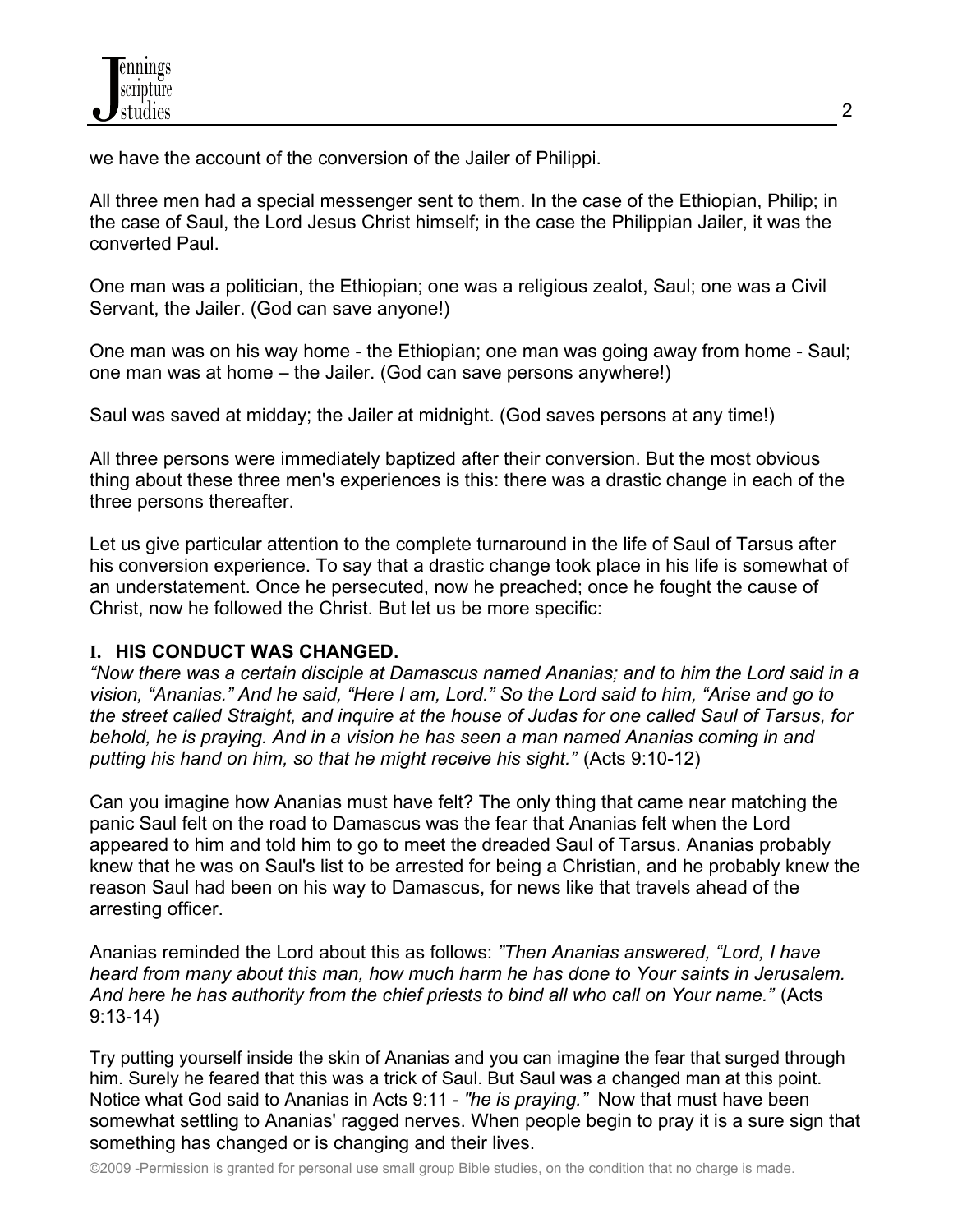

The fact that Saul was praying is God's proof to Ananias that Saul was a changed man and he need no longer be afraid of him. One of the best indications that you have truly been saved, that there has been a genuine change in your life, is that you will begin to pray. This was an indication that there had been a change in Saul's conduct.

#### **II. HIS COMMISSION WAS CHANGED.**

*"But the Lord said to him, "Go, for he is a chosen vessel of Mine to bear My name before Gentiles, kings, and the children of Israel. For I will show him how many things he must suffer for My name's sake."* (Acts 9:15-16)

Before Saul's conversion, his mission was to persecute those who name the name of Jesus Christ. Now his commission was to preach the name of Jesus Christ. The Lord did not tell Ananias all that he had planned for Saul. That would have been too much too soon for this new babe in Christ. The Lord seldom gives us our whole life's plan all at once. He gives us just enough to help us set our long-range goals and then walk in obedience to Him each day.

One of the most moving scenes in all of Scripture is what happened when Ananias and went to Saul. He found the feared persecutor all alone, blind, and helpless. All of the hurt and fear that Ananias had felt for what this man had done to his brothers and sisters in Christ drained away. The same Lord who told him to go to Saul, lived in him and was giving him grace to obey and faith to act. It was with the Lord's deep compassion and acceptance that Ananias went to Saul and said, *"Brother Saul."* "Brother?" Yes! Ananias had taken the Lord's command seriously.

Don't you know that it took courage, faith and love for Ananias to get the word out of his mouth and say, "Brother Saul"? Saul needed that confirmation. He had sat for three days in the dark, blinded by the brilliance surrounding the person of Jesus Christ. Ananias not only affirmed Saul by accepting him as a "brother" but Ananias' words were coupled with physical warmth -- he laid his hands upon Saul. This man Saul, who had laid his hands on many to harm them, now experienced the touch of love for healing and his sight was restored.

I wish I could have been in a corner in that room that day when Ananias met Saul, called him "brother" and placed his hands upon Saul, restoring his sight. What do you think followed that meeting between these two men? I imagine a scene like this: Saul stood, looked at Ananias and said, "Brother!" And they embraced. I cannot help but believe that ever after, Ananias held a special place in the heart of Saul.

The turnaround that Saul experienced not only resulted in change of conduct and a changed commission but it resulted in a changed confession.

#### **III. HIS CONFESSION WAS CHANGED**.

*"Immediately there fell from his eyes something like scales, and he received his sight at once; and he arose and was baptized. So when he had received food, he was strengthened. Then Saul spent some days with the disciples at Damascus. Immediately he preached the Christ in the synagogues, that He is the Son of God. Then all who heard were amazed, and said, "Is this not he who destroyed those who called on this name in Jerusalem, and has come here for that purpose, so that he might bring them bound to the chief priests?" But Saul increased*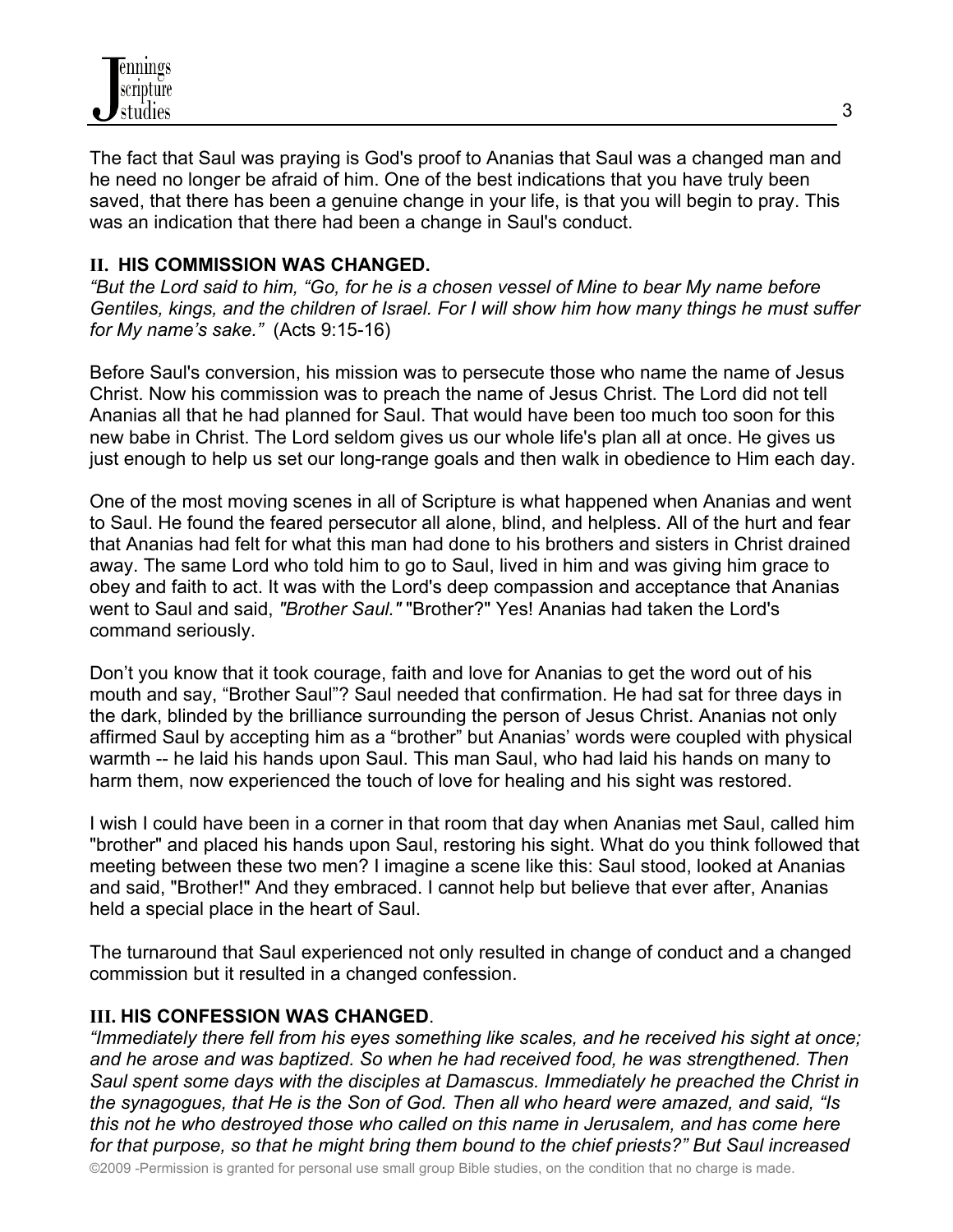*all the more in strength, and confounded the Jews who dwelt in Damascus, proving that this Jesus is the Christ.*" (Acts 9:18-22)

Notice the words *"and was baptized"* in verse 18. In the early church, baptism was the public confession of faith in Jesus Christ as one's Savior. It indicated severance from the past life and the beginning of a new life. I have been on many missions fields and have seen entire villages turn out for baptismal services. When a person is baptized upon a valid confession of faith, it identifies that individual with the Church of Jesus Christ.

By being baptized Saul was in essence saying, "I believe Jesus Christ is the son of God; that he died for my sins; that he was buried and rose again on the third day according to the Scriptures." This was Saul's new confession.

Listen to Saul's old confession: *"Circumcised the eighth day, of the stock of Israel, of the tribe of Benjamin, a Hebrew of the Hebrews; concerning the law, a Pharisee; concerning zeal, persecuting the church; concerning the righteousness which is in the law, blameless."* (Phil. 3:5-6)

Saul's confession was changed which indicated that his commission had changed. According to verse 14 he had come to Damascus to *"bind all that called upon the name of the Lord"* but now he had joined with Christians, had changed his confession and publicly took his stand with Jesus Christ in baptism. What a change! What a turnaround!

## **IV. HIS COMPANY HAD CHANGED.**

*"So when he had received food, he was strengthened. Then Saul spent some days with the disciples at Damascus."* (Acts 9:19)

At first, he was a menace to the disciples and now he had joined the disciples. And later on he would be ahead of the disciples leading them! Show me someone who professes to be a Christian but who does not prefer to be in the company of other Christians, and I will show you someone who has never been genuinely turned around. Saul experienced a complete turnaround in his life -- you might call it a total makeover:

- His conduct was changed;
- His commission was changed;
- His confession was changed;
- His company was changed.

A true conversion, a total turnaround, produces genuine and evident change. There is no record in the entire Bible of a greater life-change than we see in Saul, the man who met his Master on the Damascus road.

**Illustration:** There was a man who sold the firewood in his town and he always took advantage by cutting his logs a few inches shorter than the required length and when you ordered a cord of wood (A cord of wood is 4 feet high, 4 feet wide, and 8 feet long.) you were really getting less than you were paying for. One day the report was circulated throughout the town that the man had been converted. No one believed the report because they all agreed that this man was beyond hope.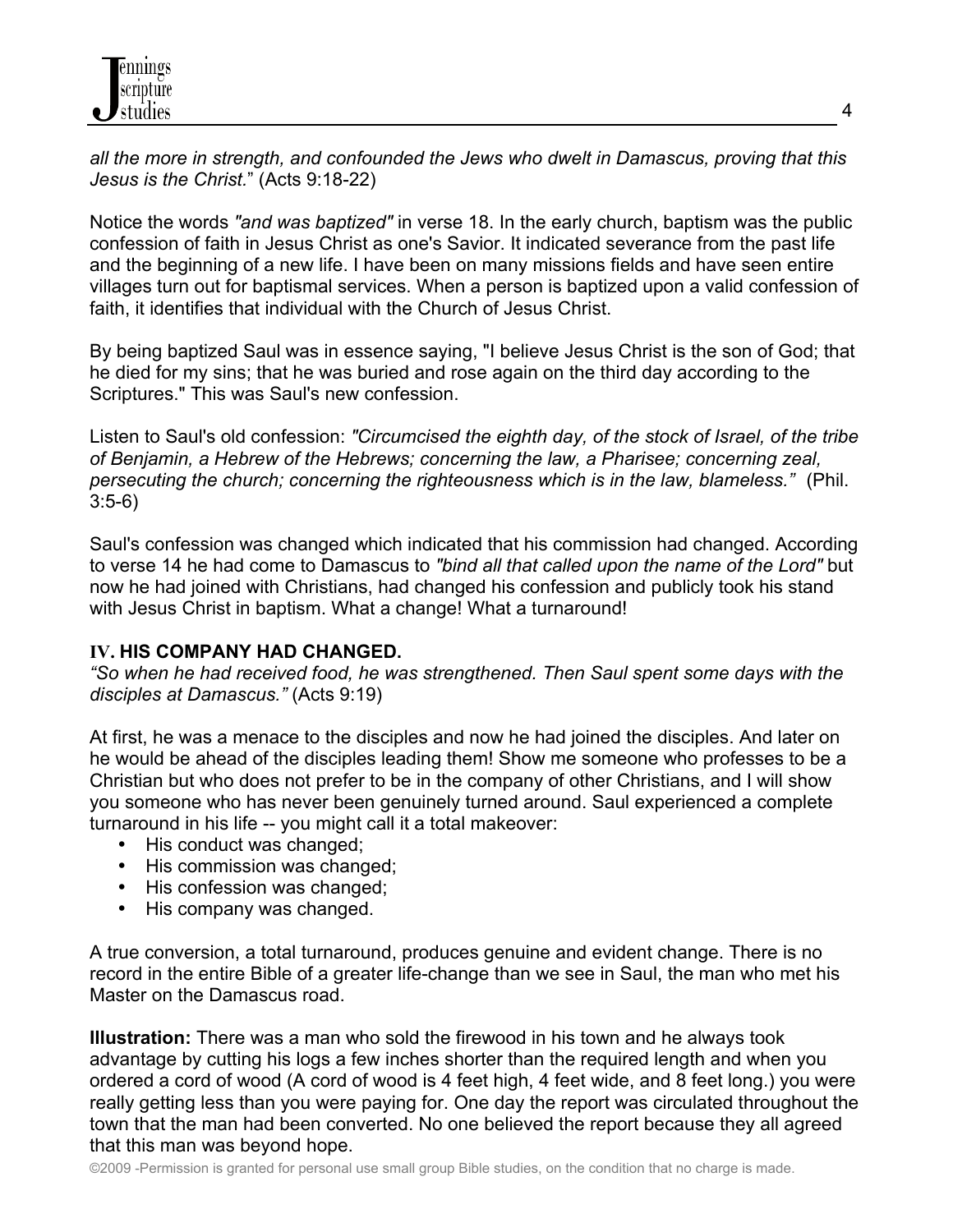One man, however, slipped quietly out of the grocery store where the conversation about the woodcutter's conversion was being discussed. In a short time, he came running back into the store and excitedly exclaimed, "It's so! He really has been converted!" They all asked, "How do you know?" And the man replied, "I have been over to his wood yard and measured the wood that he cut this morning and he has stopped cutting the logs short!" The testimony convinced that crowd gathered in the country store that this man had been converted because he had changed his ways.

Saul was a changed man and Ananias and the Christians in Damascus soon found that out. There is no heart so tightly closed that God cannot enter it; there is no rock so hard that God cannot break it! Saul was certainly a hard case, but God melted his heart and he has done the same with thousands ever since.

**Illustration:** One of the most notoriously bad characters that ever lived in New York City was Orville Gardner. He was the trainer of prizefighters, and all of his companions were hard characters. His reputation was so bad that his nickname was "Awful" Gardner.

"Awful" Gardner had a little boy whom he dearly loved, but this boy died. A short time after his boy's death, "Awful" was standing in a New York saloon surrounded by a number of his cronies. The night was sweltering and he stepped outside the saloon to get some fresh air. As he stood there he looked up between the tall buildings and saw a star shining.

He said to himself, "I wonder where my little boy is tonight?" And then the thought came to him like a flash, "If there is a heaven, that's where he is and if he is there, I will never be there unless my life is changed." At that moment he made a decision to seek help. He hurried from the saloon to the room where his godly mother was. He asked his mother to pray for him, and he and his mother spent the remainder of the night in conversation and prayer. Toward morning, "Awful" Gardner trusted Jesus Christ as his Savior and was changed from the inside out.

He had an insatiable appetite for alcohol and had at that time a gallon of whiskey in his possession. He knew that he dare not keep it and finally he took it down to the river and got in a boat, rowed over to an island, set the liquor on a rock, knelt down and prayed, and God gave him deliverance from alcohol.

He left the island a free man and became a mighty preacher of the gospel of Jesus Christ. He visited Sing Sing prison and it was through his preaching that a young Irish convict named Jerry McAuley trusted Jesus Christ as his Savior. McAuley founded the McAuley Water Street Mission in New York City. A self-described "rogue and street thief" who spent seven years in Sing Sing prison during the 1860's, McAuley's mission became America's first Rescue Mission and is now known as the New York City Rescue Mission.

It is well to remember that few Christians have a conversion experience as spectacular as was Saul's or "Awful" Gardner's. However a person need not question their salvation simply because their salvation experience was less dramatic than these two. Most changed persons do not experience a flash of light or a voice from heaven. However, the evidences in their